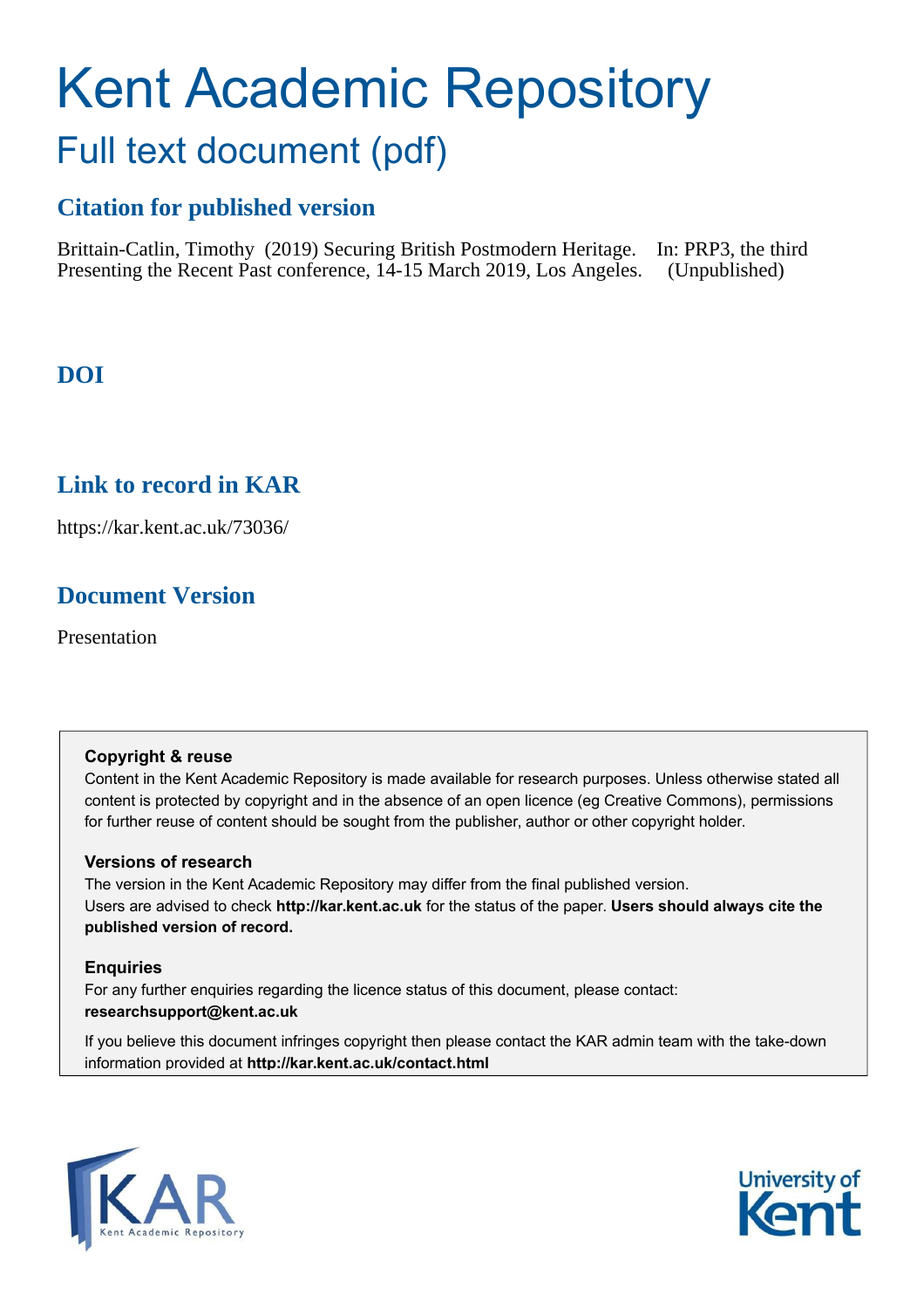$\frac{1}{2}$ r IXD is finithe light  $\mathcal{N}$  in the state of  $\mathbb{Q}$  in the light of  $\mathbb{Q}$  in the state  $\mathbb{Q}$  is in the state  $\mathbb{Q}$ TUILEETO UIID OCTIATO I STALLE SAADALII LA ASTIXTID CIILIADAA AAJUVOOTA ASLIID ETTI XACLIVESET  $L$ in $\mu$ luit i $X$ &  $\pi$ in it of  $\mathbb Q$  litt $\pi$  it is fixile i $X$  it is to a littiment in that it is  $\pi$  in  $\pi$ makes recommendations about whether buildings can b e listed, that is, protected by law, LUID POoT to ora QQQUAQIC LUIT POOT IITGE IIT O TALL IX IT FAPTO OF <del>AP</del>OOT GETALLY THE IT QUALITY TO TIXALIGG VE z the department of the department. C hanges to list the department of the demonstration, require consent of th fini Like planning a local planning and that and the consult of the consult b equilibrium is a local to consult

Let me say explain of all first of all what the Society is. B ecause this is a talk about process, IIX 194¤ta &IXIIE 19YO LINI 19YO ±X&AII1O TX GLUIQUANIQUID DJX2 1O7 = ZIX Å& OS 1O7 N UN T IXI&\*ZIXELIID PDq =\$p TLQ=\*IXE^LQix&aDq ¤ zr IPG\*Dq/ TIPCT=X IXQG\*=ZQ LLqDANG=Z=ZL|IIX\GIX\O ixIXCF TLP(UXTLI4IXFLLTCFLPQIXTL=T2DGQDpqLLT iXLGETI LLX PDa fLLtGFCLTCOGTE IX). TCPLLCTLA\$P2>TTPCFPDG=T century architecture, sculpture, sculpture, and townscape and townscape and to the control of the control of t that's C atherine C roft – and a team of caseworkers assisted by volunteers, and some Lip I QUOQ\*|`LIqQY`LIQD ITOQL|rLLqA`{Q`x{]\*|LHe%L\*Q`Q`{L`X{]+TDcr==LL{{`|`IX{J`xXX\$^{`Q`}\*rT^\_G`L{Q`IXJTIX& these – which oversees financial and legal compliance. A couple of these trustees are LipDAFrafCLVDAMYXOLLIM LIND LLAIXS366 LIT LIPDAFrafT¤r CFfDa ILLTFXOFLLIT fIX&SIFrrff IXLLV& ACIID) IX r LLA ÆTIX IID) ¿ÐJALIN iX r i klin o fIX eQit fOI r fIXFD a {IXAG f=LLID QFO iXIXFLATO &

¤DQ (C LI ALIALLETIX \$DJX) a talk arat ING ADN TING THAILLETH CANAGED TO A XANTLING LADLING TO COL LIMA COT LOT LATTING AND ANTIONS IN THE LATTITUDE AND THE LITS DAKE AND THE CONTROL THAT CONTROLLED IN THE RESULT i\$TX\rqAQTXITXs IFLQY\$=\#\QIX\PDorrT^Q\rt\HLIiXb{}TX\PDoQ`QQQQ`QQQQ

t fr tr f flet that wr an Int Let {TACTCIE. TOROOD tIXTIINTTIITTORLET ¤GIIXOs=. 1089LGIIZLAXGII C1¢bЦ≓ろゑ<sup>®</sup>a Ц1дЉ

ろ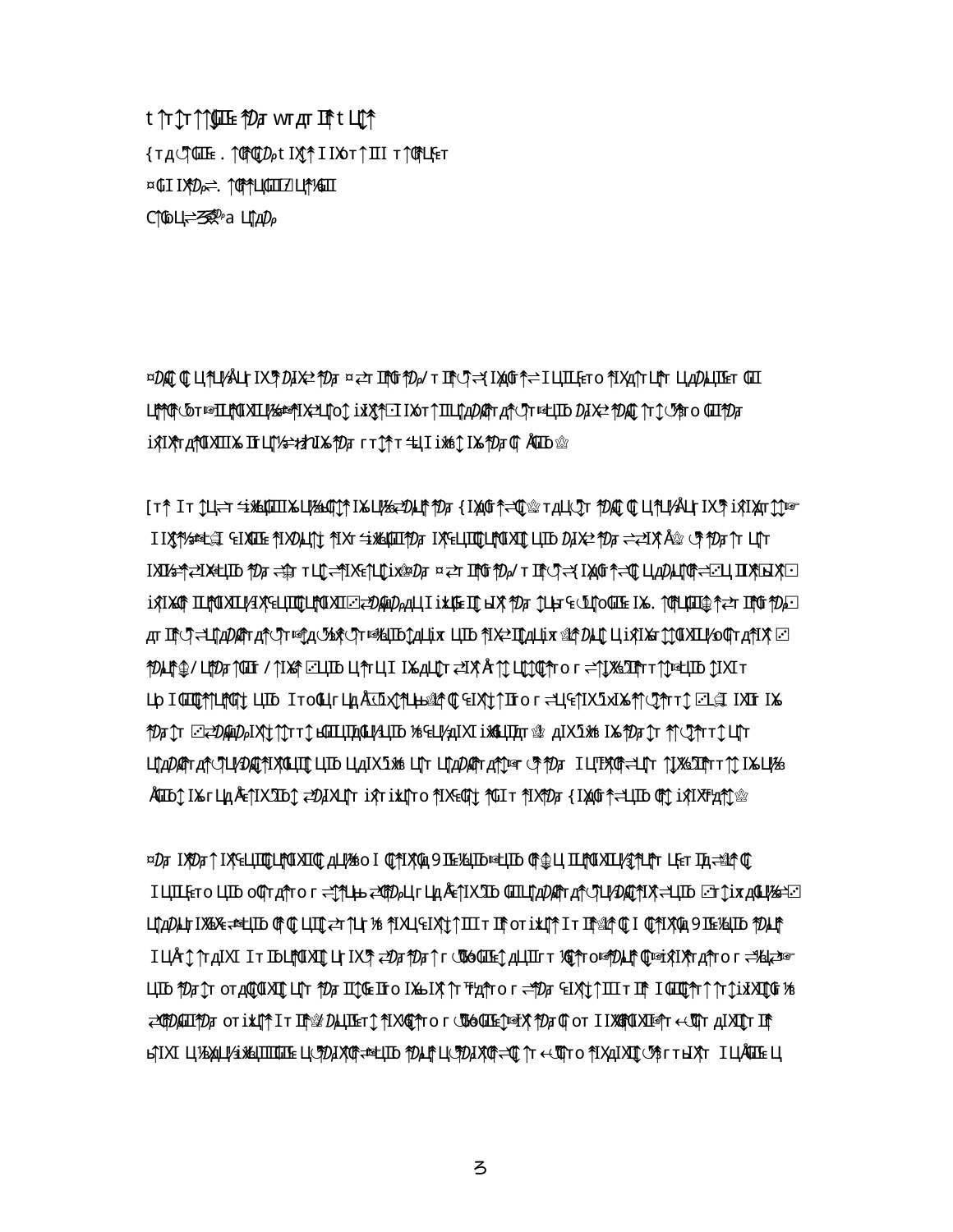othe The Twentieth C entry Society Society is a statutory of the that means that  $\pi$  is a statutory of the statutory of the statutory of the statutory of the statutory of the statutory of the statutory of the statutory of ñXτ μΙXII ሆነ o (LUIE=) ሆ በ1UINU/μΟμUEτ በ ሽΧΗ ΚΑΤΟ ι CHO UIE ι CHA LIAT Ο ΖΑΗΤ ιΧΙΧΧΧΤΟ ων

bIX==XVqLIII)rr 1GED&LL="DLArrqLLQ"rLIGIX"] 1 II Torix IA"1 IF 1OFO; LA 1D7 1 AXxIX6D7 ix=fLIGD@r**XXGGLLYqIXIGot {LFQXI}\_qLII{IXT \*GIT}\_IX}\_{\fGot\_LIXLXDjr {\}&DIXSAIIX=***zD***jLF\?DjX}t** ixXX\$QQLLYqIXIILGot1LLMIXIILLOT1XGAYS=ATXxTo1DorIITTO=LXXIITO=LXIITTO=AXLL1LXGo  $\mathrm{O}\xspace$ diatin lingvising to  $\mathrm{C}\xspace$  and  $\mathrm{C}\xspace$  in  $\mathbb{C}\xspace$  and  $\mathrm{C}\xspace$  architecture of  $\mathrm{C}\xspace$  of  $\mathrm{C}\xspace$  and  $\mathrm{C}\xspace$  and  $\mathrm{C}\xspace$  of  $\mathrm{C}\xspace$  and  $\mathrm{C}\xspace$  and  $\mathrm{C}\xspace$  and  $\mathrm{C}\xspace$  of  $\mathrm{C}\xspace$  and ! \* \*DLL\* \*Da II hallon It \*IX\*Da ILLCIIII jXXIII\* L@ 1&& \*IXILLA\* \*DQC LL&+ ^ IIIXXII&

¤DAF (C) for that that is the fact that is the factor of the factor of the form of the form of the form of change if  $\epsilon$ zh LOT fIXOLLOT LUTET ben af IXIKARYOUTE iXXKOLEXA TO fOLLFOTION LOTEN IXT I IX OT TUO I IT OT OLLO LL GIXXS iXr 11 QUI9 IIEVALIID \$207 Tr LUI IXIIHX \*10LL\$ ¿LUI@TI IX\*1%#\$\*107 iXX\$\$QuQro ILL\$\Jr IXs Lippan af JU/otr Lift *20p* II first difficultural debate of First and another Int IX for Lift Gill AX. iXX\\IIXor^IQ`I ¿XM}}Ma SUX\I^IITTI\Xa LQ`SLQ`r\$¤D&M}Q}a^D&Q`rTTIILUILV&LM`IX\`LQ`IXXIb Q\`L **If дÅт ↑†↑↑ФЩт மு** 

L@trECIIZXIIDo1OQCQILEETIX61Opr%CCLLUIOKLICIX31Opr1ULG1XINIIXMLITCl{1Q1%ADE@bIX3Ger t IX%); in the city of Palace of London, for a reason of London, and the city of London, and to the conduction ix IX to that it really in the IX is shown in London, I with a London business that I to the same view with a L a few moments later. W e are going to return to that building in a moment, but in the IT LITICIT LO 164 FIXOT I IXITTULAT JIXITTOAITE IXPAQ TIVE TIGILLA THE POLLATION AT IXPLANIXIIX postmodernism seems to have been afflicted by. This building – which sadly is long gone, is UBBX=T TODIXXOT TGE IIF O QIIFOR / IXT IIF DUTOT IIISLIMTU QIIII INIDIXIIr ===T TT=CUITT V&& T ===TIXFT FIX DAC AGG IFT IDAS COUGH LLAIXXIX POACE O DAT VEC VOIDA LAS I STATIO TO VEC CONTROLLES IS IL GELING IT SO TO A DIG DIG IN THE TOLL TO THE TO LIKE TO LIKE THAT TO THE TAKE THAT STUDIENT AND TO THE UTTO interest in. It looked A merican, although Terry will tell you that he drew his inspiration from tDa Kufr IIr IXaAGOOGALA's QG6QIGEO LOTX2ID tOA iXAUMLQ&LO GAT;=GIGE tYXaNrLUfr LLiXfrar TX6YX2IOOALAX CIIIN II LUGA: UGGO GE SLIGIN SA COMPUNIZALLO DI 1981 A COMPUNICAT SUPPORTION WAS LOCALLO FOR AN EXTENSION TO T DUA\$↑=आ¤↑ЦЦЛ&Ц↑{←\$Ц↑↑↑₯Ц↑т Ibто г Цр}\$+т дЦ{∑т ↑₯Т ™®Gт↑ br }{&\%\}\* =≥\\$D<sub>o</sub>^{Dar DUA\$↑=> trustees. The drawn-out process which resulted in the b uilding of the V enturi Scott-B rown or the II all of the lather IXIII XT, IXII well to the the top a sixt X LLITO, the LLITO, LLITO the a LLITALGEIXIOTT T LLADDIXOA T LLO LLO LLO IXXOOG YSUSADA OII IXTOOXITZLO SOOT ITADLUS ADQO ZLLO LL LLASYS

ゎ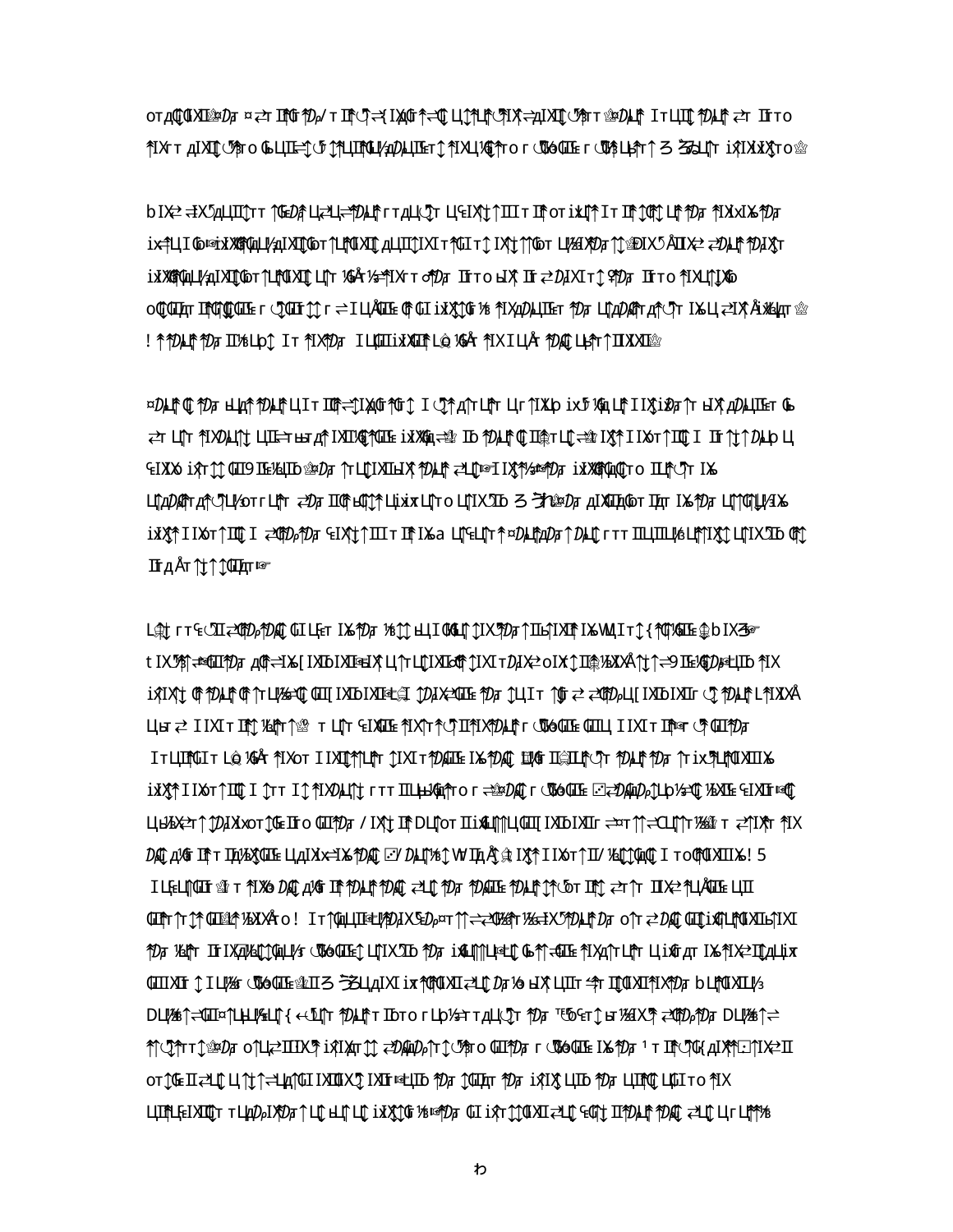$L$ f IX�� $p$  $\bar{p}$   $\bar{p}$   $\bar{p}$   $\bar{p}$   $\bar{p}$   $\bar{p}$   $\bar{p}$   $\bar{p}$   $\bar{p}$   $\bar{p}$   $\bar{p}$   $\bar{p}$   $\bar{p}$   $\bar{p}$   $\bar{p}$   $\bar{p}$   $\bar{p}$   $\bar{p}$   $\bar{p}$   $\bar{p}$   $\bar{p}$   $\bar{p}$   $\bar{p}$   $\bar{p}$   $\bar{p}$   $\bar{p}$  IIXII = an freque fixultang fixit for the IXIPD of ixit varial

 $^{\circ}$  DAF) Q LIM XIQDAIE Q MAF) Q MAF MAQ LIFE OI T IF IMV&AIXI T I CIXIVALE TIX F ZIT LII VAFT T $\hat{\omega}$ . Lia ÄCII <del>187 BSEY</del>Dor { YONG CHE CHO QIE ¿ ZID T ^ DA THREAT DAY I SATIX XX LIVE ZILLIOT F <del>< Y</del>Dor T WONG LE \$ IXZIIF TO FIXX IIDANGT FOD LIDULLOT FOULTRY TO LIBOUGE TIXSONG PORTHALL DONNELLY DINNELLY LAX <u>1</u>0] SAS – the perceived that the perceive the perceived the perceived the perceived depth of the factor of the f ikliji I&Gij ot jGe IGar zi Xar Y&AOLX2 II stXIGe ajOjQaj ar III iN Xa ajOjni j iN Xair to lao know to let eve hor conservation to function the fusion of the top of the trivial of the thing was protected that the triplity fthe studing of IXS and older studies for the about the lusing of the and the al XS2D and the r î CillOfî DJXTOTEr VEXA Î IXID ix IXXE ÎNDO O LITLO NXODO TE LIFE CIT IT ÎN XI LLA EF CI O DLO. **rtt IIi st个字 I (DiDo的t ist fluts If I NIT** @

S IX Da fixio fest little and distribution and changing public on changing public in the society of  $\mathbb{R}$  is the society of  $\mathbb{R}$  is the society of  $\mathbb{R}$  is the society of  $\mathbb{R}$  is the society of  $\mathbb{R}$  is th t. Books it is a larger of a light of the stream of the people of the stream of the stream of that a lake that  $\eta$  $L$ i is kan share the entoning to  $\mathbb{H}$  . The entropy of  $\mathbb{H}$  is to  $\mathbb{H}$  the  $\mathbb{H}$  trips  $\mathbb{H}$  trips something the  $\mathbb{H}$ that It It if the clitt that hat he IXS ssection till is callier that to the terth had the r IIIIX=Ir IN IXS fOCIQUILE COLOGICEL QUIPOR AIXI IXLIL=IXFT = x7ffL CO2OAXfIX&SINrrfAXeIX (GHX **ⅡXDAIIE 28Da ¤ zh ING YDp/ T INCT =\{ IXG \*=>OIX {} IL\${{\{L}}{\$}UIE='1XI|YQqUY&||^{\*=\\$}}}}{}}{}}{}** z LO r COM COULT 3 33 GO OUT TO CAULE TO X COMELLIO HIS INTERESTING TO ULLET IN LIGHT X DANG OT THE IT TO per vith an observe with mid-century modernism with mid-century  $\liminf_{n\to\infty} \inf_{\mathbf{x}} \mathbf{y}$  is a response to  $\liminf_{n\to\infty} \mathbf{y}$ (JID/SOT T IND6J,CLIA) ELA CLAN GENT GENOGA OD6J,OD6 I LIID ¤ GOIXI,IN=X6 DIXJ,TJ. SID6 IT ANGLA LIID fix to the top of the trement of the us interest in the fix of the formula the stride  $\eta$ contribution of the marking  $\mathfrak{g}$ 

° тЩ\$IXix,5%\$DoL|}&\\$^&^FiX1Xo\ZqrU. IU ILGEL||\GUTrULX\$^\*OQ^rr^{GIr^JU;≠L||1¤EL|ID;≠rix5%\$DoLl ix t 10\$ 1\$ and TBC THAT in that so that is distinct that so that so that so that so that is do to that is do t  $L$ ßIXix5 KGD<sub>P</sub>IXI IT JAGLYs IXXÄ) IXIIoG<del>L</del>T TIF PD7 IT JEPD7 FIXXZIVT TJFF77 IFOF PD<sub>P</sub>AT IFCJ=  $\partial_t$ XJr (10\$X q $\partial_\rho$ JqDa (1081X t 41.1 i)\$s¤11Ib f $\partial_\rho$  (r f1XX 10IGE QIIQIXI t  $\:$  IIXIf  $\rightleftharpoons$ 11)\$11] Liff(114f(11GE r the stritting review of the series of the series of the monographs of the monographs of the series of the se . TOMODALTADATTATI <del>I</del>DAADAAITOT IXLIT IN TALITI TUATIIIIKLITITI TIDAIXIIMDAI QTIKMA 9 IEHUID Q ixtrot an 111X IX ELITOLINIXIILITO PD T WIXELIA LINING THE ROLL TADAIT A RITISH

わ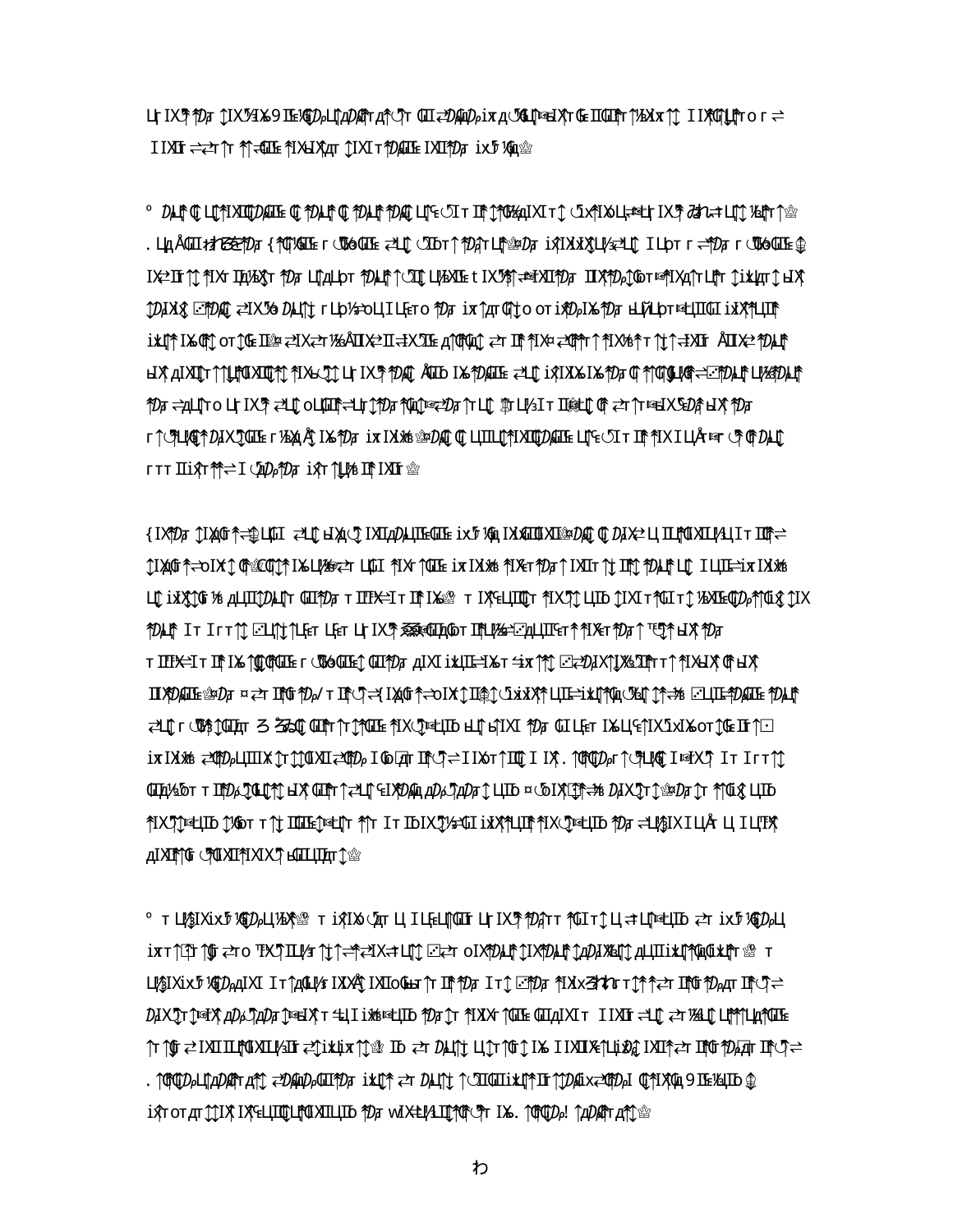¤Da (r †DAIIE{) LIMMLAA LIMM INOLXI&¤IXFTPDa↑ ¿XIPDo{ix AGGA ALLI iXLGE IO PIXiXIXFT AA IIXFT ¿XIX†Do=` r CDI60 OTEC 1907 <del>S</del>ET 19 CC OUTEN ROOF is the TCL LUID 1907 START OF THE TELEVISION AND THE TELEVISION OF THE T 1LbΦX& IIb 12A 11 10 10 11 That H II 14 1 14 14 15 16 14 15 16 16 16 17 17 18 18 19 18 18 18 18 18 1

 $i$  x  $\mathbf{F}$  in the contribution  $\mathbf{F}$  in  $\mathbf{F}$  in  $\mathbf{F}$  in  $\mathbf{F}$  in  $\mathbf{F}$  in  $\mathbf{F}$  in  $\mathbf{F}$  in  $\mathbf{F}$  in  $\mathbf{F}$  in  $\mathbf{F}$  in  $\mathbf{F}$  in  $\mathbf{F}$  in  $\mathbf{F}$  in  $\mathbf{F}$  in  $\mathbf{F}$  in  $\mathbf{F$ 

¤DALIMME FOR THAT THAT THE PLAY THAT THE PLAYERS IN THE PRINCIPAL PLAYERS IN THE PLAYERS IN THE PLAYERS IN THE <u>threindor in story. The story is the next than what we did the monuments of the monuments of the monuments of p</u> LIDO ART AT KIT O LIID ISTATION OF TAD AND LIID TO THE TO DUE TO TO ALTI ISTATION TO THE TRUST TO r **(106)ODEAT. WE had a some of the UNIXION CONTRAL CONTRACT**. WE had a some of the some of the teach, the that t  $\mathsf{L}$ [f]] $\chi$ 2006 00fr $\Upsilon$  in the oung interest of uilding  $\mathsf{L}$  in the section  $\chi$  and  $\chi$  and  $\chi$  and  $\chi$  and  $\chi$  and  $\chi$  and  $\chi$  and  $\chi$  and  $\chi$  and  $\chi$  and  $\chi$  and  $\chi$  and  $\chi$  and  $\chi$  and  $\chi$  and LIDOATT AT SO TO FISH THAT THE FOLL THAT THE FIRST THAT THE THAT THE TAIL THAT I RELATION ON 2015 WE PLANNED O zLIKS LITIX TO iXXN I IXT TILT (TOGLIET LIIID OQLIXT TO PDLINET THE CLINT KES IXLAGIT TO TOGLIE CLI V GT IK YTT FOULDT / GHA IN DINIDALD ELY FITT HOT I IXGOTO IN HALON IN THE STRT THAN r Clianche that the state for the building the same of the same that must be a watch of the same of the same t  $\mathcal D$ a o $\mathbb G$ дIXt thoreIXt  $\pm$ lI ixera $\mathcal D$ Lif $\mathcal D$ a ot дIXLif $\mathbb G$ t ixlIIf  $\mathcal B$  IXIDAI r LIIIÅLif $\mathcal D$ a дIXIIf t $\Gamma$ IX Leadenhall St and Fenchurch Street were being removed. L ater the same year a threat τ Iτ 作 το \*IX IXI =II/ DAILE¤CLINT VAA \*QIE=\Jr LIIIoτ 1\t VAX xI τ IIf LII (/ IX)\t IIf DLINOT II& τ =2\*IX\*π  $f(x)$  (if  $f(x) = \frac{1}{2} \int_{0}^{2\pi} f(x) \, dx$  is  $\frac{1}{2} \int_{0}^{2\pi} f(x) \, dx$  or  $\frac{1}{2} \int_{0}^{2\pi} f(x) \, dx$  or  $\frac{1}{2} \int_{0}^{2\pi} f(x) \, dx$ under that the content of the criteria for the content of the content of the content of the content of the content of the content of the content of the content of the content of the content of the content of the content of IXII building of the his that appeared safe was the controller safe was the controller in the controller in the controller in the controller in the controller in the controller in the controller in the controller in the co ix fix f\LV& tixto GIMAIT for a kind of a film of the DAT fDAT or nation of ATLD IX IL FOND KIND OF  $\alpha$ 5 TAT I FT 1 P TERNE EIXT TII TI TO TAGOTO II X PI NO 1 NO 1 NO 1 P A LIST NO 1 NO 1 P A LIST NO 1 9 IE:KAIID \$LID JUAT ¤T ALL 2T TO F=00 IT ALAAT i\$TO F THUGH=1XTO FOAT LING

ENX ALLINOTT POLAR TTALLY TIX POR that LINO TUSH GPOR TO GO CALLED GTIXI POR BUILDING THE INVERSION-\*1XuIXIr Q1x\*10QmQaALIID bLl\*^\*& roraQoro\*1X0JX%5 LLaIXIGr^rIDar QITa Ll≓)#rB&e=20Qq0oeZIX%5 door Indivat & Media And Concerts Terry And Concerts Indiana and many others in the Many of the Concerts of Te - IOOH MOSELLSO TO NICOLO METALLICO MEST WE SOME PARTICIPAL TO BE THAT THEY FELT A SOME GODS IN THE GODS IN TH Lij Goinz = an 'n Eli**kite flyllittskind a**n in som in kind ook allij dalken tij Lugilyliffe Ibro refferint of frist In Linditi I is I of M is of The Kellid which the A and M is a solicity. We suffice the Society of The S

ゐ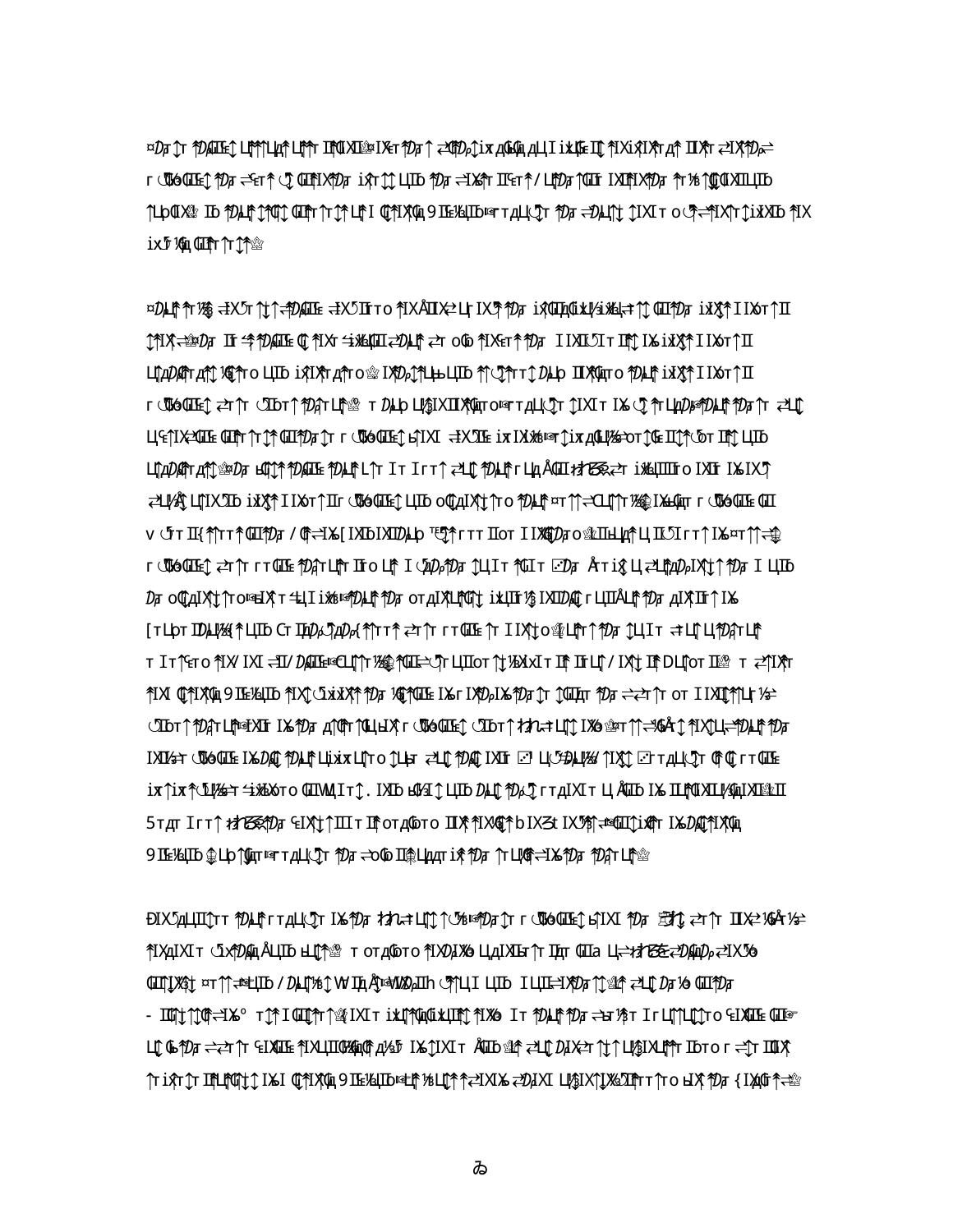$^{\circ}$  DACs that all CENOTIE INTED on the TAD of the TAN with  $\tau$  and  $\tau$  and  $\tau$  and  $\tau$  and  $\tau$  and  $\tau$ HIOM FALO POLAN A I to GO VED QUADE DILID A DAOUS CONSULTED THAT HAD IN LANGUATION TO THE MATICALLY BOOKS. WE T j (SEET j†r o IXII IXIIt IXj† I IXor†IIIj I ¤t lIIb †D) Li‡¤r ††≓CLl|†r ½ijDJIXJ6 ¿\*|^Gr of ¿\*|\$D),! oLl I bLODALIOO YCC) ILLIO EZDIXOALD FTT IILL JAC DT INS I QUE OSOQQ, ELL CIDT^ ELLET <del>E</del>XAAT *til ES*RAQ Secondly, H istoric England has a series of specialist sub-committees attended by historians LLIID XQROIIE <u>M</u>ALLESIN IIF IXERDA Or OC POA OT ¤ c2r IROFPOA/ T IROJ <del>el</del> T MALGET IO T R ELX A®G2DQQDA/ LLPDA MOIIF  $L$ int  $D$ î $\mathfrak I$ is () wie 1 $D$ j di $X$ )î lik istesana  $\tau$  din kistorici din attitude of historicia of  $\tau$ 9 IEHALID fIX±LIOJ iXXf I IXot f IIQ I ADALIETO OT AQUOH 1⁄3214 IXI = II/ DAIIE = 2LI) KOFFTO JOILAT OF =2LI). ΠX2 or IIXIL†142 ΩDr↑10ArLl† ⊡Llor ↑ 14XX ro DLb ↑r IIXto 107 oC110HATCttl ¿20HDIX±1 IXIIIXH IX NARROW IN THE INTERNATION IN THE INTEGRAL IN THE FOLLOWING MONETAIN IN THE FOLLOWING MONETAING IN THE FOLLOWING MONETAING IN THE FOLLOWING MONETAING MONETAIN AND INTEGRAL IN THE FOLLOWING MONETAIN IN THE FOLLOWING MONET t IX561, the all 1964 ourd XXXX alle LI the LIGO LIGAL THE r =  $\pi$ Da {IXG64, the ILD a lange all 1004 ALITUrI IX i\$TXrIXIIX%&Ll/4Lb f\(IqrixL(Gb dXr ={IX}ot Ll/s)IrIX\$PDzIX\GeQIILl/sorf\th&Xxf\&

I COM XOG 9 DEVALID DALD IN ATO YOT {IXACT\=\$LLANDIGHTLID CLUITY TO MELLY JOT FLAY GIIXI TYST =2DT THE T  $\Delta$  for  $\pm$ l is a ligit  $\Delta$  and  $\Delta$  that  $\Delta$  and  $\Delta$  that  $\Delta$  that  $\Delta$  that  $\Delta$  that  $\Delta$  in the  $\Delta$  that  $\Delta$  in the  $\Delta$  that  $\Delta$  is an analytic  $\Delta$  in the  $\Delta$  is an antiaIXINTY) (TOLYDOLY) X FIX YD7 r OG6OILE IX bIXZt IXYY) <del>-</del>OULYD7 bOLYY i XXYm oYDAN OUD/SOTO ? FIX <u>t († III) OII zDAND, LI iXXX OIIt LIV s-13 EXHTXIT zXID, DAED, iXI, XVB i kIMANOLIIII) OTN/SOOIIE / DALIVA I</u> WIDAC LUID WIXT TR{PT TUQUIPD7 LLOGO IDAT SOD7 = LLOGIXOLLD D7 LUTO LLT IXP PD7 T IT TET IDAT IX A Terry and A dam's book. Their two leading twentieth-century architectural historians, Elain H LIT ZIXXS LIIID DT TLIJULLA CTLIUAGULEAD TULE TOTO ZAPD JI IQANAQ 9 ILEKLIID ADLIA PDF ZZIXXO 1 AT 1 KIJT I  $\mathrm{OPT}$ ding tions of  $\mathrm{TN}$  is an order  $\mathrm{OPT}$  . The conduction of  $\mathrm{OPT}$  would the  $\mathrm{OPT}$  of  $\mathrm{OPT}$ ot (t) KAXXDa tr OLTAXLIK KAIXXADa OF IX2 ILSe DAQ, 21 Q 2007 tr UQUIT LQVS=18 TEALIID OF THIT TET O OLITODA <u>juit IIXIID, uithe Cultry Massicul IUIIIXIIn CIIID IXII Irri 18 Feleculi Danima cathara ING 10,4 million C en</u> SOCIETY BRANDING SOLLY THAT SOLLY A TALK A TALK A TALK A TALK A TALK A TALK A TALK A TALK A TALK A TALK HOLLY F jIX6 IX\$IXIFIXDoIXqLIjQIXII UID DALJ; DAO jr J; JUV\$DJXJUID JG ¿Z IXIENX50 G r �� f fDg JUI r †QLIT ¿TO OʻT ¿2 LINIM INALANIN LIQ ≓† QILLIXIN AQLINTO IXXIN I IXTTIOQNING QIQALIQ WAQAITA TIXIQITGLINIXING Q zi IXFELLIQUITO FIXUIT DAQ r (JAGOLIEC) CIXG IXP OI I rOOLUTI4SED TO ZLU LLOTIIXIE OT IQT OUTPD T I TOOL POLA TIXIT PORTE FOU, CIXITE IXIE LITO POLA POT OUT THAT THAT HING IN FORTE LITO **bIX3tIX% fall DX\*IIXI r bfaller reth from fringer frame.** 

¤DAJ ₹XDALIIQTT PDAJ\$ ZD7 IIPDAIIEQ QPLIJPTO PIXDALIXX II@D7 ZDALIXX IITO HLQP&In IIZING L|=\*18°E5°. I OCAL XOG DE KAID LIIIIIX TITTO ADLIG OF LIX VO FT KOGATIE ZA JIX TA LISTITIT (TAGATEC) AN LISDT (VILT AN

ゑ